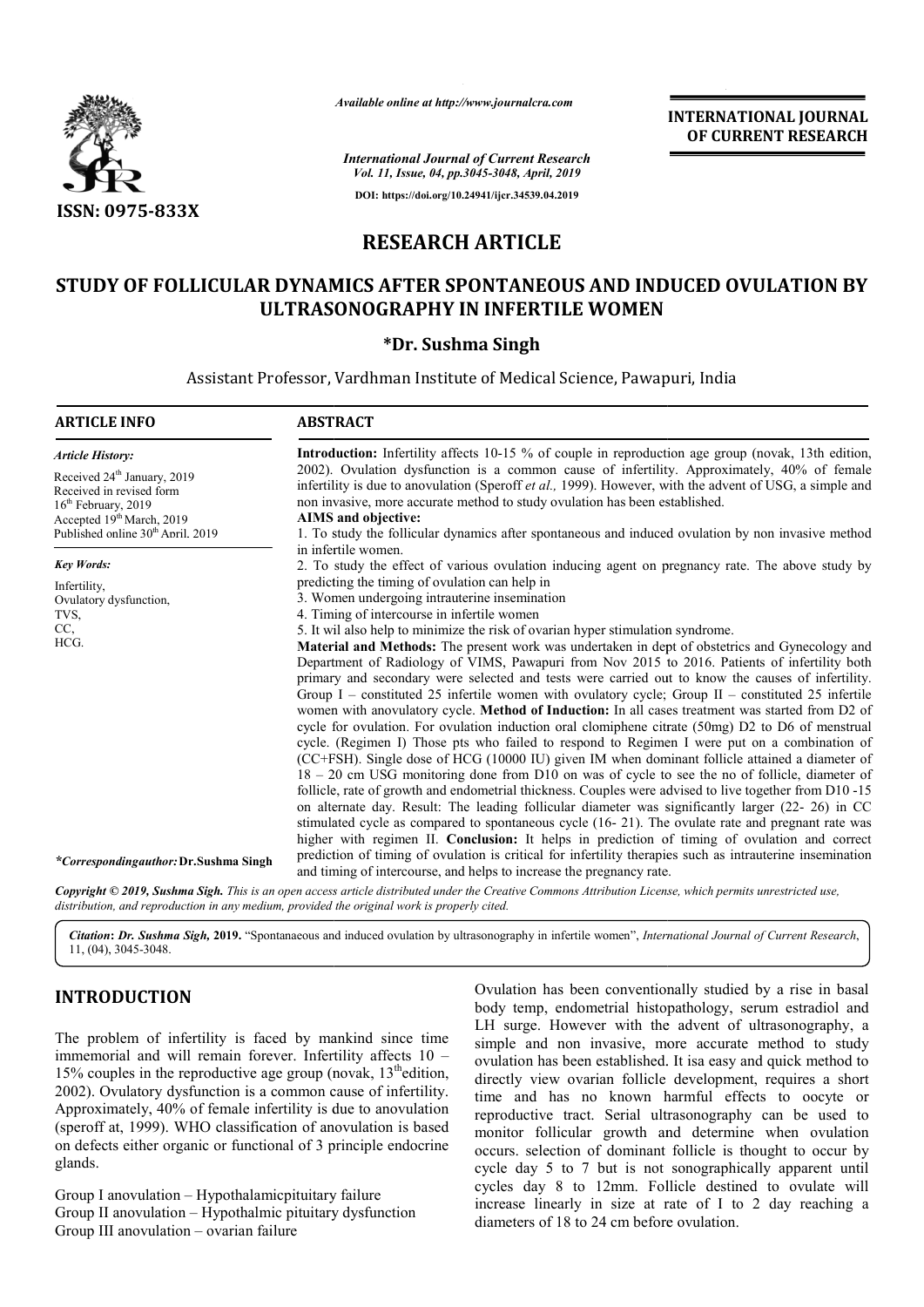The ultrasonography signs of ovulation are

- Complete disappearance of follicles
- Decrease in size of follicles
- Irregularity of follicular contour
- Fluid in pouch of douglas
- Hyper echogenic secretary endometrium.
- Ovulation inducting agents are used for anovulatory or oligo ovulatory patients desirous of fertility.
- Ovulation induction is done for improved timing for intrauterine insemination.

## **MATERIAL AND METHODS**

The present work was undertaken in the department of obstetrics and gynecology and the Department of Radiology at VIMS, Pawapuri from Nov 2015 – Dec 2016. A total of 50 patients of infertility were screened and specialized investigations were carried out to know the cause of infertility. Among the specialized investigation husbands seminal fluid exam, tubal patency test by Hysterosalpingography/ laparoscopy and Chromotubtiontest and test for ovulation by Ultrasonography done from D10 onwards of cycle. Hormonal assay done in those cases presented with Oligomenorrhoea or amenorrhoea. After analyzing the laboratory report in patients found suitable for therapy the treatment was initiated after councelling.

- The couples were informed about success and failure rate of therapy, multiple Preg and ectopic Preg.
- Couple was taught about the importance of properly timed intercourse.

Procedure for USG follicular monitoring by transvaginal probe.

In case of TVS 6.5 MHZ vaginal transducer was used in case of transvaginal Ultrasonography. A new condom was slipped over the prove before each examination and a small amount of coupling gel was applied to inner surface of the topof condom to assure better contact and transducer (6.5MHG) was introduced gently into the vagina.

## **METHODS**

Group I – Constituted 25 infertile women with ovulatory cycle.

Group II – Constituted 25 infertile women with an ovulatory cycle in whom study of follicular dynamics were done after induction of ovulation.

In all case treatment was started from day 2 of cycle for ovulation.

**Regimen I:** Clomiphene citrates (50mg) from D2 to D6 if ovulation failed then doses were increase in next cycle to 100 mg daily. This regimen was used for 3 consecutive cycles. single dose of HCG(10,000 IU) was given IM when dominate follicle attained a diameter of 18-20mm. Follicles were monitored by Ultrasonography from D10 onwards.

**Regimen II:** Those patients who did not ovulate with  $CC+HCG$  were put on a combination of  $(CC + rFSH + HCG)$ for inducing ovulation. Recombinant FSH was added on D3, D5 and D7 and injection HCG to trigger ovulation.

#### Timing of HCG Injection:

Single dose of HCG (10,000 IU) was given intramuscularly when a dominant follicle attained a diameter of 18-20 mm. HCG was not administered when more than one parameters were present.

- 1. Presence of polycystic ovary
- 2. Occurrence of ovarian hyper stimulation syndrome in previous cycle.
- 3. Presence of 20 or more follicles particularly small and intermediate size.

Conformation of ovulation by USG done by following signs-

- 1. Complete disappearance of the follicles.
- 2. Decrease in size of follicle
- 3. Appearance of multiple echoes in a previously echofee follicle
- 4. Appearance of fluid in POD
- 5. Hyperechogenic secretory endometrium.
- Couples were advised to live together from D10 –D18 alternate day.

The patients were followed up and were asked to report after they missed their period and pregnancy was confirmed by pregnancy test of Urine.

## **RESULTS**

**Table I. Out of 50 cases of infertility**

| <b>Type of infertility</b> | No. of patients | % of patients |
|----------------------------|-----------------|---------------|
| Primary                    | 36              | 72%           |
| secondary                  |                 | 28%           |
|                            | $n = 50$        |               |

**Table II. Showing distribution of cases according to Age**

| Age in years | No. of patients | % of patients |
|--------------|-----------------|---------------|
|              |                 | $4\%$         |
| $21 - 25$    | ۱0              | 20%           |
| $26 - 30$    | 20              | 40%           |

**Table III. Distribution of patients according to menstrual irregularities**

| <b>Menstrual irregularity</b> | No. of patients | % of patents |
|-------------------------------|-----------------|--------------|
| Oligomenorrhoea               | 18              | 36%          |
| Normal cycle                  | 20              | 40%          |

**Table IV. Classification of the causes of anovulation**

| <b>Causes</b> | No. of patients | % of patients |
|---------------|-----------------|---------------|
| <b>PCOD</b>   |                 | 24%           |
| <b>POF</b>    |                 | 2%            |
| Unknown       |                 | 10%           |

**Table V. Study of follicular dynamics by USG in ovulatory cycles**

| <b>Investigations</b>               | No. of patients | % if patients |
|-------------------------------------|-----------------|---------------|
| Appearance of multiple echoes       |                 | 8%            |
| in a previously echoe free follicle |                 |               |
| Change in shape                     |                 | 4%            |
| Disappearance of follicle           | 10              | 40%           |
| Appearance of fluid in POD          | ר ו             | 48%           |

**Table VI. Comparison of leading follicular diameter**

| Mean Follicular Diameter (in mm)                                                |  |    |  |  |
|---------------------------------------------------------------------------------|--|----|--|--|
| <b>Clomiphene Induced</b><br><b>Gonodotrophins</b><br>Dav<br><b>Spontaneous</b> |  |    |  |  |
| Dav – 3                                                                         |  |    |  |  |
| Dav – 2                                                                         |  | 24 |  |  |
| $\alpha$                                                                        |  | 26 |  |  |

| <b>Average Growth rate.</b> |              |  |  |
|-----------------------------|--------------|--|--|
| Spontaneous   Ind           |              |  |  |
| $2.1$ mm                    | $2.2$ mm/day |  |  |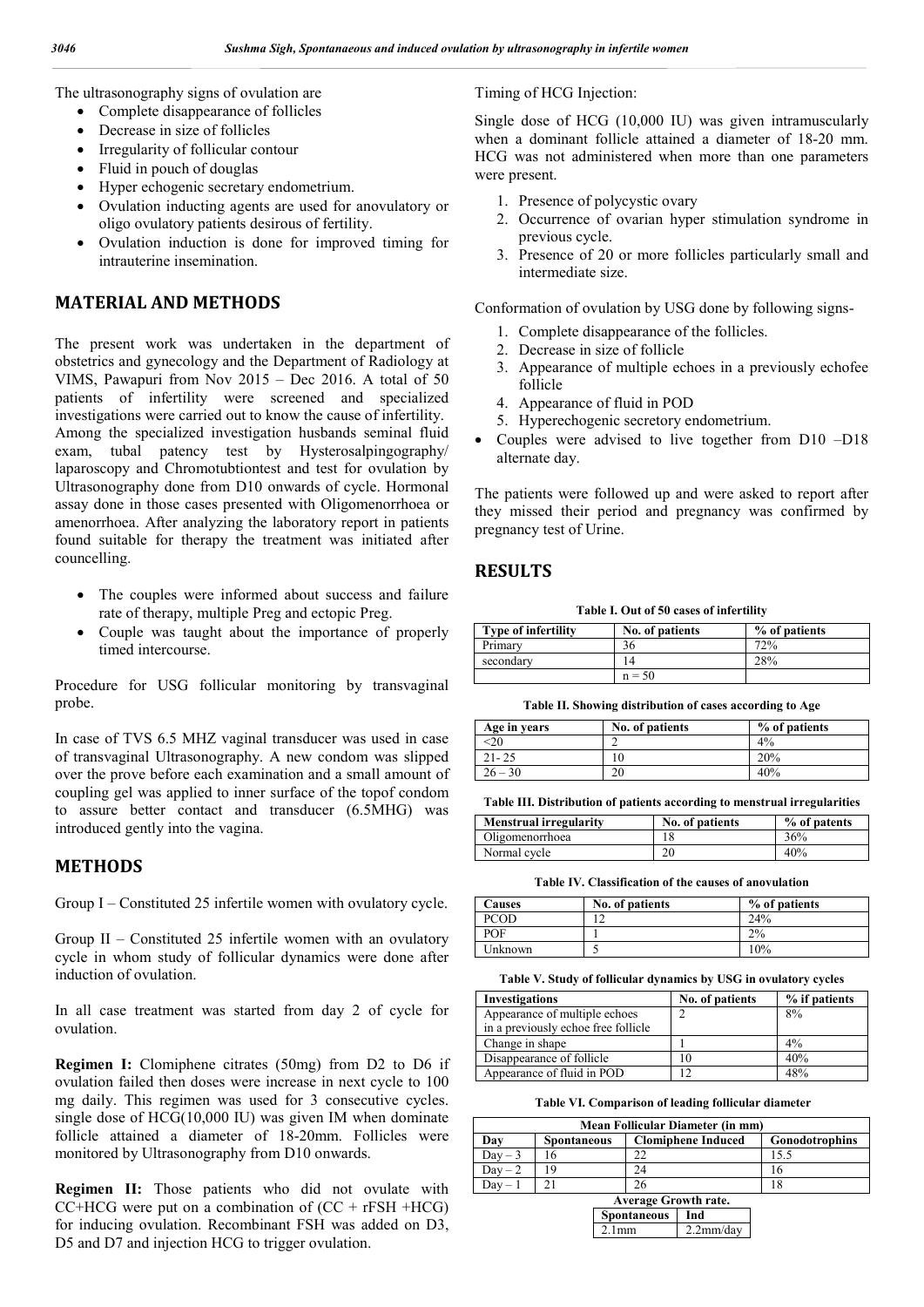**Table VIII. Inducing ovulation**

| <b>Different protocols</b> | No. of patient $(n=25)$ | Ovulation in | % of patients in which ovulation occurred |
|----------------------------|-------------------------|--------------|-------------------------------------------|
| Regimen 1                  | <u>~</u>                |              | 68%                                       |
| Regimen II                 |                         |              | 75%                                       |

**Table IX. Pregnancy achieved and cumulative pregnancy rate after ovulation induction by different regime**

|           | No. of patient       | Pregnancy achieved in | <b>Cumulative pregnancy rate</b> |
|-----------|----------------------|-----------------------|----------------------------------|
| Regime I  | $\sim$ $\sim$<br>ر ب |                       | 32.0%                            |
| Regime II |                      |                       | 50.0%                            |

**Table X. Multiple pregnancy rate**

|                     | No. of patient | No.of pregnancy achieved | No.of multiple pregnancy | <b>Multiple Pregnancy rate</b> |
|---------------------|----------------|--------------------------|--------------------------|--------------------------------|
| Regimen $ICC + HCG$ |                | 8(32%)                   |                          | 12.5%                          |
| Regimen II          |                | $4(50)\%$                |                          | 25.0%                          |

## **DISCUSSION**

Disorders of ovulation accounts for about  $30 - 40\%$  of cases of female infertility (Speroff *et al.*, 6<sup>th</sup> edition). It is one of the treatable causes of infertility. The sequential events occurring in an ovary in the normal menstruating cycle was studied by USG in1979 in Hackeloer. Real time ovarian ultrasound provides a direct visualization of the developing follicle as well as the disappearance of the follicle at the time of oocyte release. It is a quick and easy method to directly view ovarian follicle development, is non-invasive, requires a short time and has no known harmful effects to the oocyte or reproductive tract. Serial ultrasound can be used to monitor follicular growth and determine when ovulation occurs. Year 1960 brought a revolution in the medical management of infertility. Clomiphene citrate was synthetized in 1956, introduced for clinical trial in 1960, as ovulation inducing agent. It was approved for clinical used in the United States in 1967. Since that time constant research are going on different molecule method to be used as ovulation inducing agent in infertile women. The present study was undertaken to study the follicular dynamics in women who has spontaneous ovulation as well as in women with anovulation after induction of ovulation. In follicular dynamic study, the following parameter were compared in both spontaneous and induced cycle.

- 1. Size of the follicle
- 2. No. of follicle
- 3. Growth rate of follicle
- 4. Endometrial thickness

After induction of ovulation by different regimens, the ovulation, the

-Ovulation rate -Pregnancy rate -Multiple pregnancy -OHSS was studied

The result were as follows in Table I.

Table I: Out of 50 cases included in the present series  $72\%$ were of primary infertility and 28% were of secondary infertility. The incidence of primary infertility has been reported to be more than that of secondary infertility.

**Table II:** In the present series of our study, majority of the women 60% were between 21-30 yrs. Of age (mean age – 25.5yrs). Peterson and Bhrman found the median age of patients in their series to be 25.4 yrs.

The influences of age on fertility is significant because the patients below 30 yrs. Of age have better chance of conceiving.

**Table III:** In present study the period of infertility ranged from 1 to 10 yrs with maximum number having a duration of 3 to 6 years. Mathews Duncan (1934) however, postulated that failure of conception after attending to conceive for one year is enough ground for investigating due case of infertility.

Table IV: In our study majority of the patients were of primary infertility and therefore they presented with oligomenorrhoea which could be due to the associated condition like PCOD, Hyperprolactinaemia, Tuberculosis and hypothyroidism.

Table V: The various tests were done to know the cases of infertility. Husband's seminal fluid analysis was done in all case to detect male factor infertility. Post coital tests were done cases of male factor infertility and in unexplained infertility.

**Table VI:** In our present study, anovulation was found to be the commonest cause (50%). This observations in accordance with the incidence reported by Novak et al,  $13<sup>th</sup>$  edition (30-40%)and by Lunenfeld and Incler(10-50%).

Table VII: The analysis of causes of anovulation was done after evaluating the history, clinical examination, ultrasonography and hormonal assay. The commonest cause of anovulation was found to be polycystic ovarian disease (24%).

**Table VIII:** Serial Ultrasonography (TVS) was done from D10 of cycle onwards for detection of ovulation. In the present study ovulation was detected in 50% of cases.

**Table IX:** In present series of study leading follicular diameter was significantly larger in stimulated cycles as compared to the spontaneous cycles. The present study is consistent with the studied of Randall *et al.* (1991)

**Table X:** All spontaneous cycles, were monofollicular and were ovulatory with collapse and formation of corpus luteum. In the clompiphene induced cycles in present study multifollicular development occurred with average number of follicles >16 mm was 2.5 and rupture of at least done pre ovulatory follicles.

Table XI: Endometrial thickness increased from 0.750 cm to 1 cm from 3 days prior to ovulation to the day of ovulation. This phase shower linear growth with average growth rate of 0.083 cm/day.